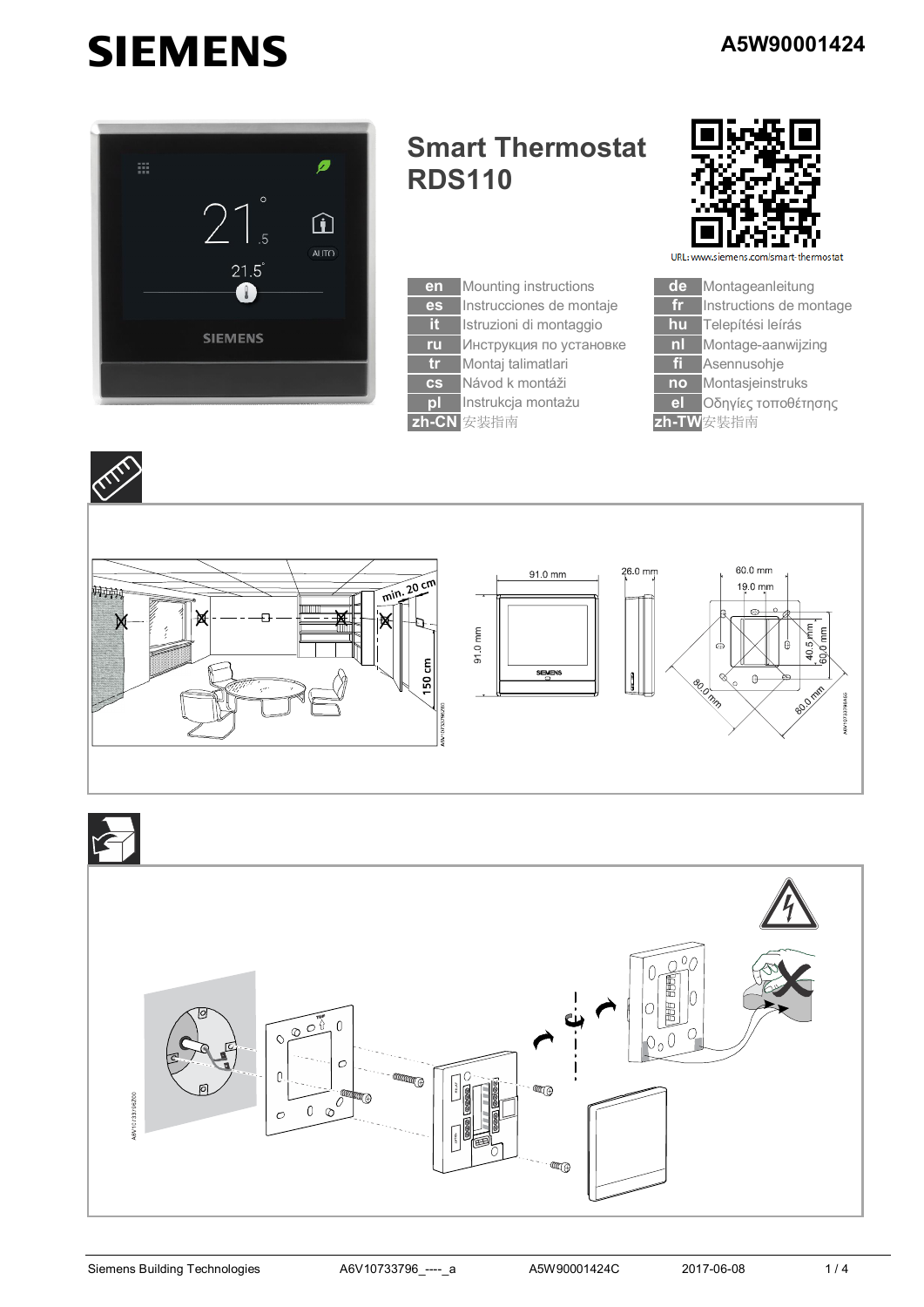





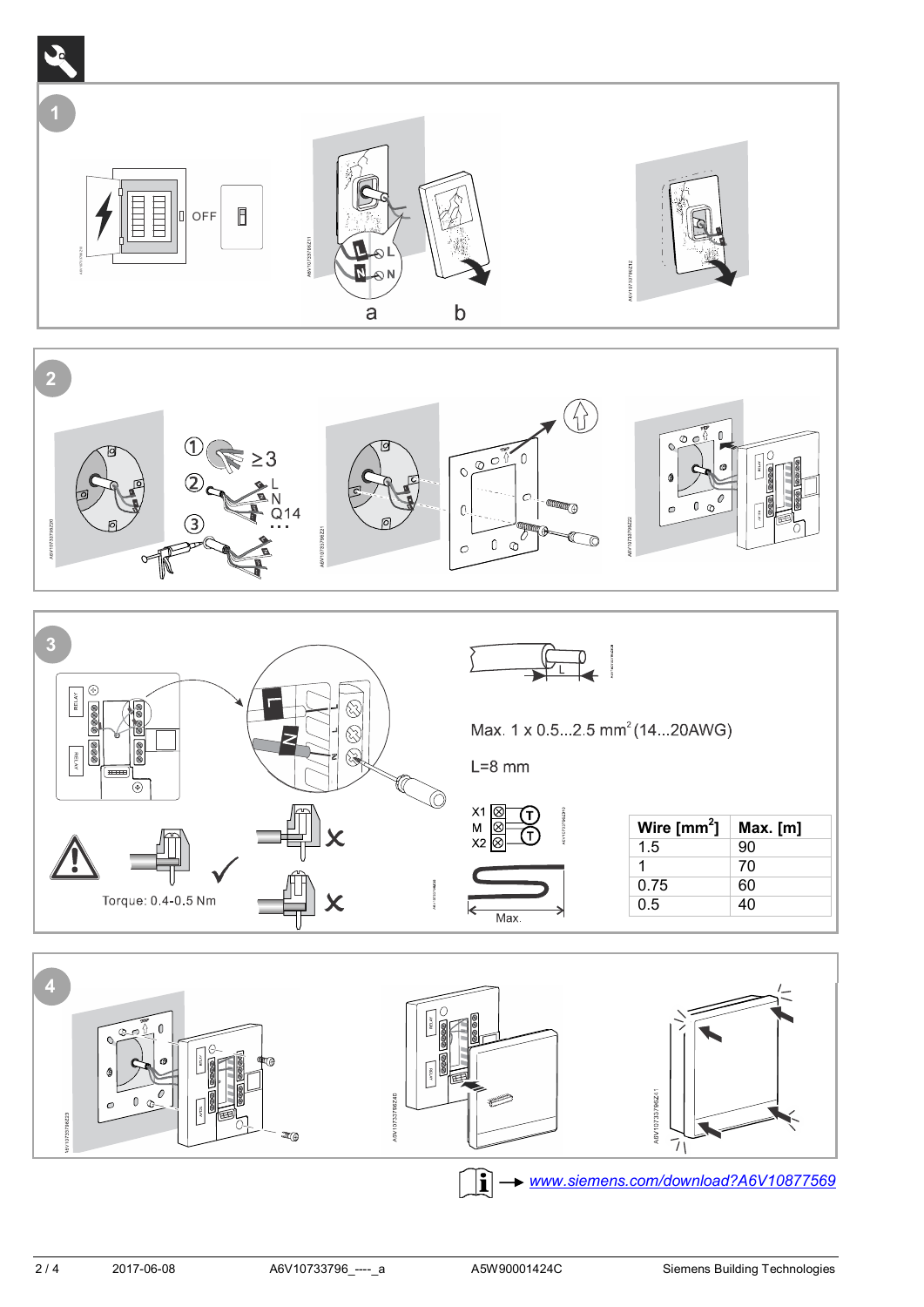



| en            |                                             | de            |                                                            | <b>es</b>               |                                             |
|---------------|---------------------------------------------|---------------|------------------------------------------------------------|-------------------------|---------------------------------------------|
| L-N           | Operating voltage AC 230 V                  | L-N           | Betriebsspannung AC 230 V                                  | L-N                     | Tensión de funcionamiento 230<br><b>VCA</b> |
| X1, X2,<br>M  | Multifunctional inputs                      | X1, X2,<br>М  | Multifunktionale Eingänge                                  | м                       | X1, X2, Entradas multifuncionales           |
| Q11-<br>Q12   | NC contact (for NO valves)                  | Q11-<br>Q12   | NC-Kontakt (für NO-Ventile)                                | Q11-<br>Q12             | Contacto NC (para válvulas<br>NO)           |
| $Q11-$<br>Q14 | NO contact (for NC valves)                  | $Q11-$<br>Q14 | NO-Kontakt (für NC-Ventile)                                | $Q11-$<br>Q14           | Contacto NA (para válvulas<br>NC)           |
| $Q21-$<br>Q22 | NC contact (for NO valves)                  | $Q21-$<br>Q22 | NC-Kontakt (für NO-Ventile)                                | $Q21-$<br>Q22           | Contacto NC (para válvulas<br>NO)           |
| $Q21-$<br>Q24 | NO contact (for NC valves)                  | $Q21-$<br>Q24 | NO-Kontakt (for NC-Ventile)                                | $Q21-$<br>Q24           | Contacto NA (para válvulas<br>NC)           |
| <b>B1, B2</b> | External sensors                            | B1, B2        | Externer Fühler                                            | <b>B1, B2</b>           | Sensores externos                           |
| S1, S2        | <b>External switches</b>                    | S1, S2        | <b>Externe Schalter</b>                                    | S1, S2                  | Interruptores externos                      |
| Y1            | <b>HVAC</b> equipment                       | Υ1            | <b>HLK-Einrichtung</b>                                     | Y1                      | Equipos de HVAC                             |
| Y2            | DHW / Humidifer/Dehumidifier                | Y2            | TWW / Be-/Entfeuchter                                      | Y2                      | DHW / humidificador /<br>deshumidificador   |
| fr l          |                                             | it.           |                                                            | <b>hu</b>               |                                             |
| $L-N$         | Tension d'alimentation 230 V~               | L-N           | Alimentazione 230V AC                                      | L-N                     | Tápfeszültség AC 230 V                      |
| X1, X2,<br>M  | Entrées multi-fonctions                     | X1, X2,<br>M  | Ingressi multifunzione                                     | X1, X2,<br>М            | Multifunkcionális bemenetek                 |
| Q11-<br>Q12   | Contact NF (pour vannes NO)                 | Q11-<br>Q12   | Contatto NC<br>(per valvole NO)                            | Q11-<br>Q12             | NC kontaktus (NO<br>szelepekhez)            |
| Q11-<br>Q14   | Contact NO (pour vannes NF)                 | Q11-<br>Q14   | Contatto NO<br>(per valvole NC)                            | $Q11-$<br>Q14           | NO kontaktus (NC<br>szelepekhez)            |
| $Q21-$<br>Q22 | Contact NF (pour vannes NO)                 | $Q21-$<br>Q22 | Contatto NC<br>(per valvole NO)                            | $\overline{Q21}$<br>Q22 | NC kontaktus (NO<br>szelepekhez)            |
| $Q21-$<br>Q24 | Contact NO (pour vannes NF)                 | $Q21-$<br>Q24 | Contatto NO<br>(per valvole NC)                            | $Q21-$<br>Q24           | NO kontaktus (NC<br>szelepekhez)            |
| B1, B2        | Sondes externes                             | B1, B2        | Ingressi analogici<br>(sonde, ecc)                         |                         | B1, B2 Külső érzékelők                      |
| S1, S2        | Contacts externes                           | S1, S2        | Ingressi digitali<br>(presenza persone, ecc)               |                         | S1, S2 Kapcsolók                            |
| Y1            | Équipements de CVC                          | Y1            | Comando utenza<br>(caldaia, pompa, ecc)                    | Y1                      | <b>HVAC berendezés</b>                      |
| Y2            | ECS / humidifica-<br>teur/déshumidificateur | Y2            | Comando acqua sanitaria /<br>umidificatore/deumidificatore | Y2                      | HMV / Párásító/Párátlanító<br>berendezés    |

Siemens Building Technologies A6V10733796\_----\_a A5W90001424C 2017-06-08 3 / 4